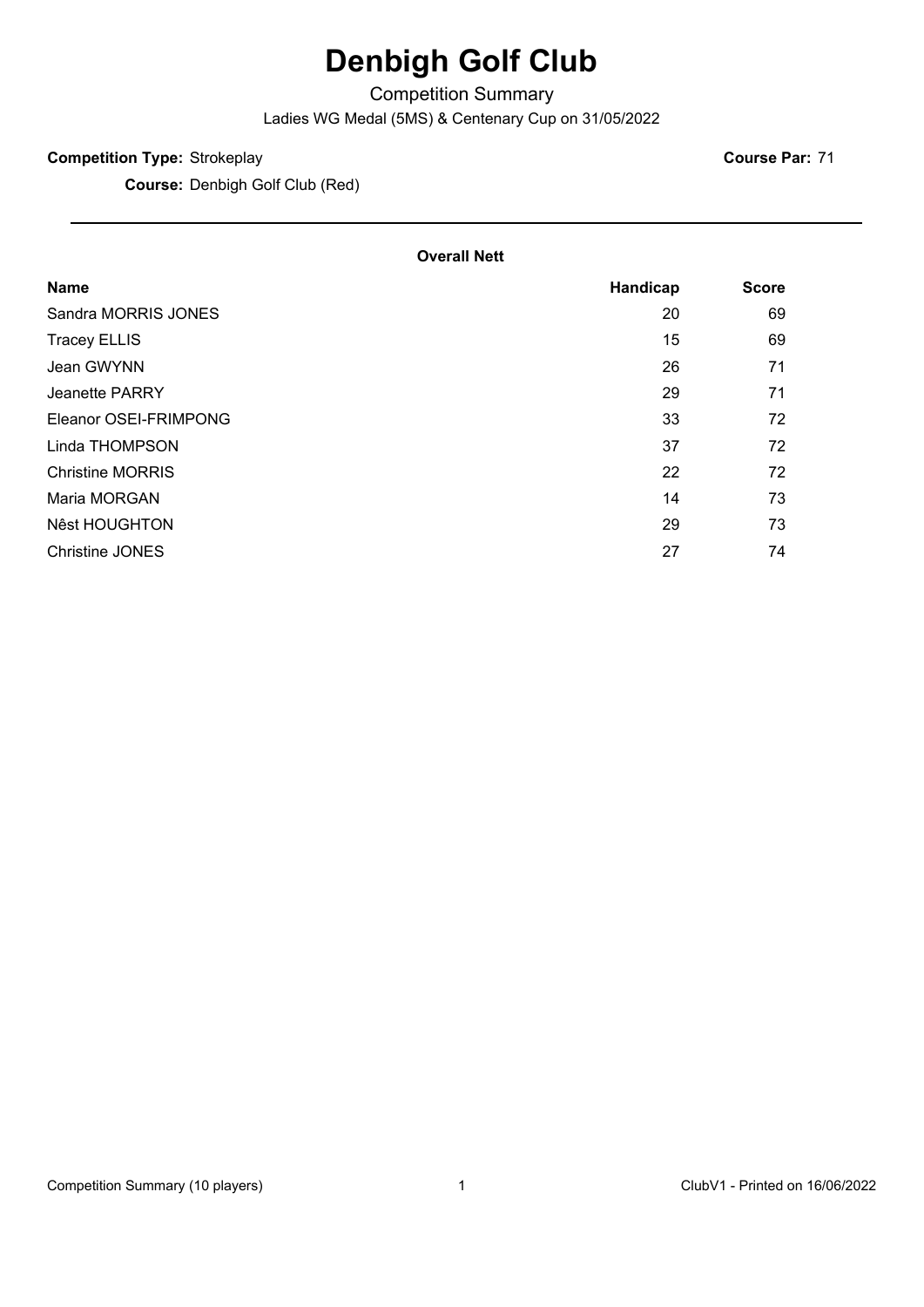## **Denbigh Golf Club**

Competition Result

Ladies WG Medal (5MS) & Centenary Cup (31/05/2022)

**Score Type:** Strokeplay

**Course/Tee:** Denbigh Golf Club (Red)

### **Division 1**

| Pos | <b>Name</b>                   | <b>Gross</b> | Hcp | <b>Nett Marker Name</b>                    |
|-----|-------------------------------|--------------|-----|--------------------------------------------|
| 1   | Sandra MORRIS JONES           | 89           | 20  | 69 Tanya<br><b>MORRIS</b>                  |
| 2   | <b>Tracey ELLIS</b>           | 84           | 15  | 69 Not Selected                            |
| 3   | Jean GWYNN                    | 97           | 26  | 71 Not Selected                            |
| 4   | <b>Christine MORRIS</b>       | 94           | 22  | 72 Not Selected                            |
| 5   | Maria MORGAN                  | 87           | 14  | 73 Not Selected                            |
| 6   | Christine JONES               | 101          | 27  | 74 Not Selected                            |
| 7   | Susan BAGGALEY                | 99           | 25  | 74 Not Selected                            |
| 8   | Valerie Lady Captain FLETCHER | 99           | 24  | 75 Not Selected                            |
| 9   | Melanie HANNEN                | 94           | 17  | 77 Not Selected                            |
| 10  | Tanya MORRIS                  | 87           | 9   | 78 Sandra<br><b>MORRIS</b><br><b>JONES</b> |
| 11  | Sue WALMSLEY                  | 94           | 16  | 78 Issue Frimping                          |
| 12  | Julia GLEAVE                  | 101          | 23  | 78 Not Selected                            |
| 13  | Judy OWEN                     | 96           | 18  | 78 Not Selected                            |
| 14  | Jenny JONES                   | 99           | 20  | 79 Not Selected                            |
| 15  | Abigail WYNNE-JONES           | 101          | 21  | 80 Melanie<br><b>HANNEN</b>                |
| 16  | Dilys JONES                   | 105          | 24  | 81 Not Selected                            |
| 17  | Stephanie BROOKE              | 98           | 16  | 82 Not Selected                            |
| 18  | <b>Betty THOMAS</b>           | 109          | 26  | 83 Not Selected                            |
| 19  | Helen OWENS                   | 112          | 27  | 85 Not Selected                            |
| 20  | Sue McCARTHY                  | 115          | 28  | 87 Not Selected                            |
| 21  | Karen JONES                   | <b>NR</b>    | 28  | NR Not Selected                            |

Register with HowDidiDo.com to view all your golfing statistics and competition results. It's FREE and over 500,000 golfers like you have done so already!